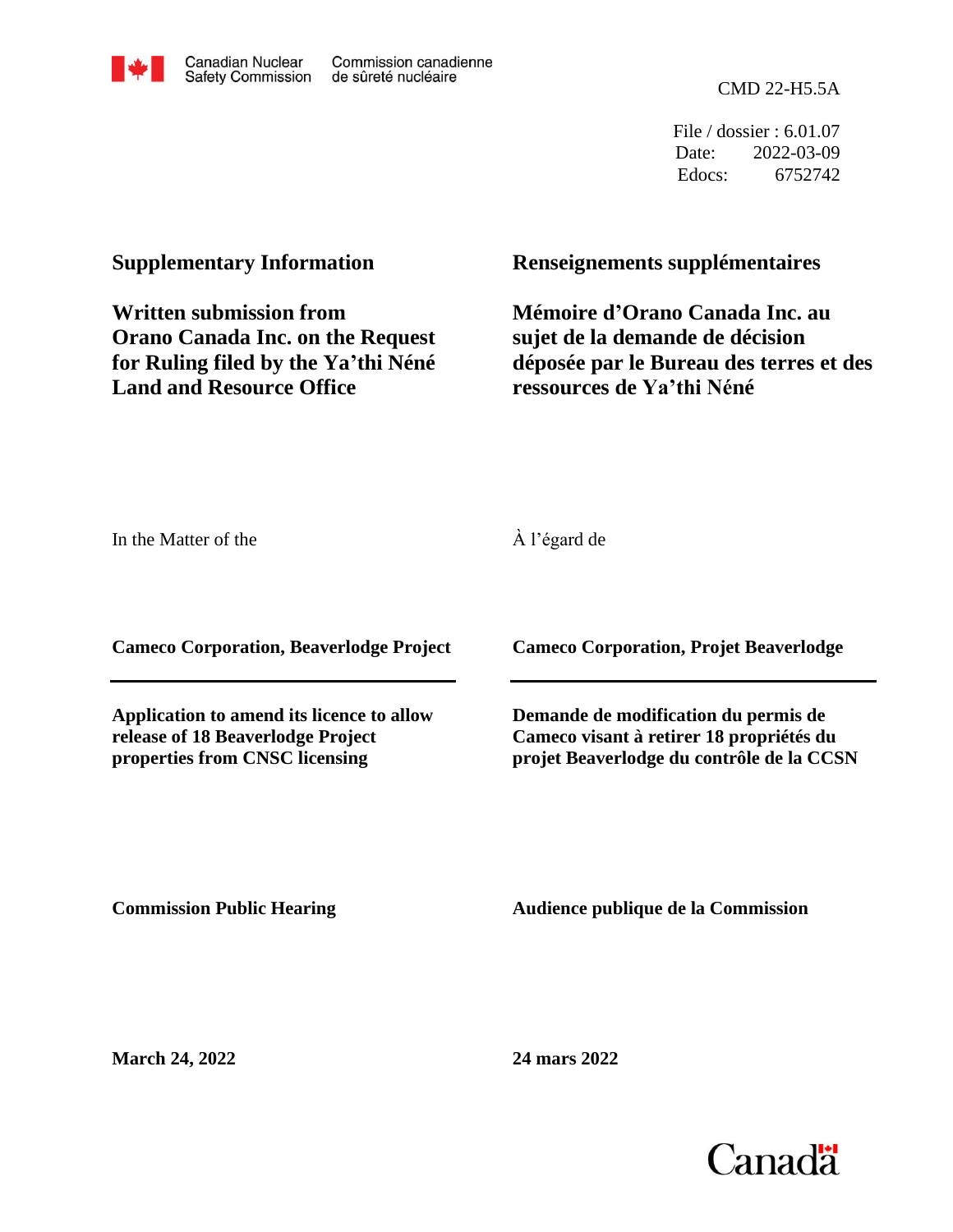Subject: Response to the Request for Ruling filed by Ya'Thi Néné Lands and Resources Office in Respect to the March 24, 2022 Public Hearing related to Cameco Corporation's Application for a Licensing Decision to Amend the Beaverlodge Waste Facility Operating Licence to Allow Release of 18 Beaverlodge Properties from CNSC Licensing

**Submitted by:** Orano Canada Inc.

**Date:** March 9, 2022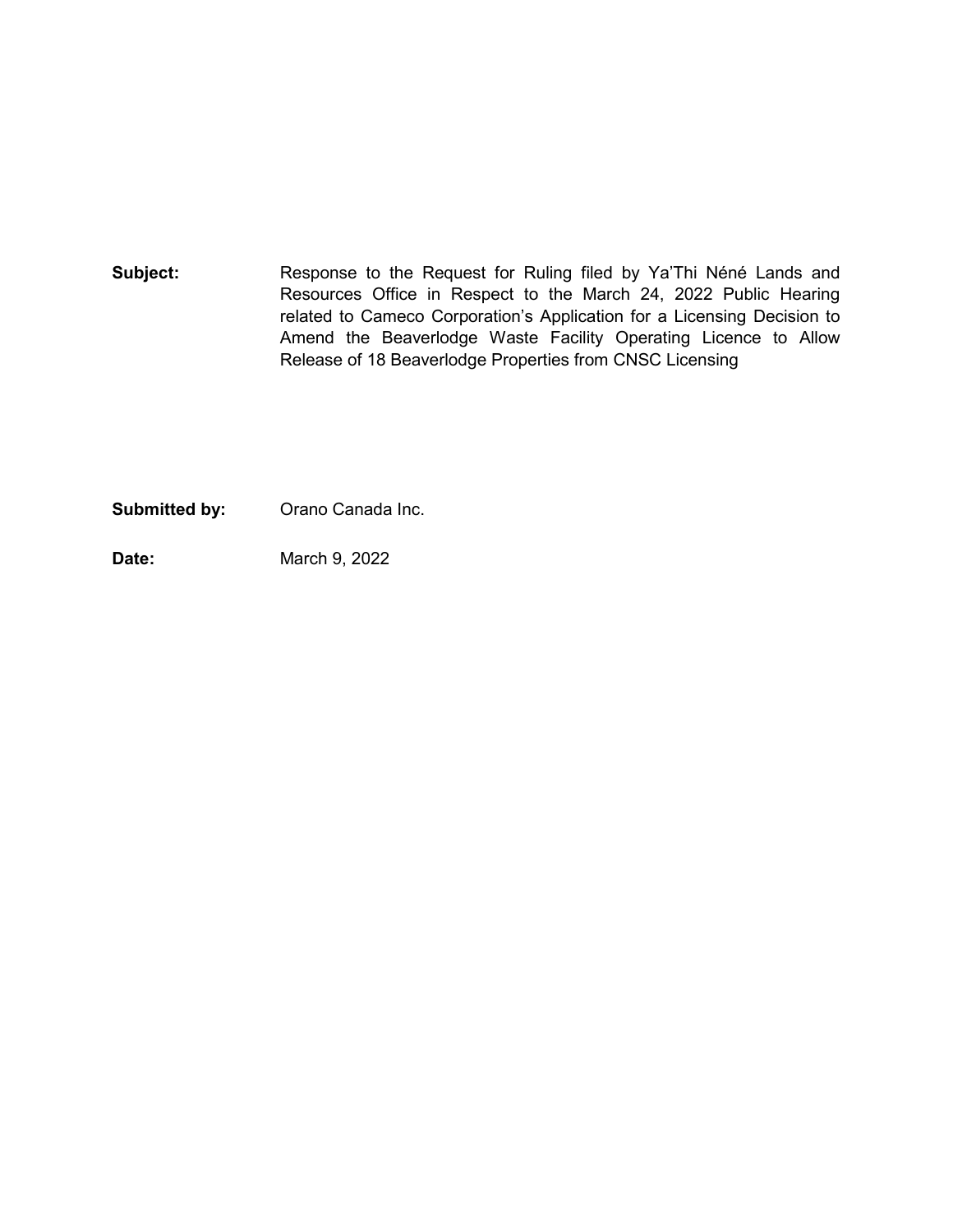As an intervenor to the March 24, 2022 public hearing for Cameco Corporation's (Cameco) request to amend the licence for the decommissioned Beaverlodge mine and mill site, releasing 18 decommissioned properties, Orano Canada Inc. (Orano) was notified by the Commission Registry of the Canadian Nuclear Safety Commission that the the Ya'thi Néné Land and Resource Office (YNLRO) has submitted a Request for Ruling (CMD 22-H5.15A).

At this time Orano is providing comment with respect to the Request for Ruling  $(2)^1$  $(2)^1$  to adjourn the public hearing regarding Cameco's application to amend the decommissioned Beaverlodge mine and mill site licence to allow release of 18 properties from CNSC licensing, scheduled for March 24, 2022.

As a company operating in the uranium mining and milling industry in northern Saskatchewan, a partner with Cameco on other operations, a co-signer of the Collaboration Agreement signed with the Athabasca Basin First Nations and municipal communities in 2016 and participant in various engagement activities, Orano is well positioned to provide feedback on Cameco's efforts related to Indigenous and community engagement conducted on the decommissioned Beaverlodge mine and mill site.

The decommissioned Beaverlodge mine and mill site has been subject to longstanding engagement activities conducted by Cameco regarding the release of properties from CNSC licensing, including workshops, meetings and tours supporting site activities and public hearings held in 2009, 2013 and 2019. These engagement activities have provided opportunities for Cameco and regulators to hear expressed concerns and be advised of adverse impacts resulting from licensing decisions. The accepted regulatory process continues to be followed and applies to the 2022 licensing activity, with specific engagement opportunities occurring in 2020 and 2021.

It is Orano's understanding from the review of documents related to the decommissioned Beaverlodge mine and mill site that Uranium City has been identified as the primary stakeholder for this site, and as such has been the focus for engagement activities. Engagement has included workshops, community tours, meetings with leadership, and discussions with the Northern Saskatchewan Environmental Quality Committee, the Athabasca Working Group and then the Athabasca Joint Engagement and Environmental Subcommittee (AJES) formed through the 2016 Collaboration Agreement signed by Cameco, Orano and the Athabasca Basin First Nations and municipal communities (Black Lake Denesuline First Nation, Fond du Lac Denesuline First Nation, Hatchet Lake Denesuline First Nation, Camsell Portage, Stony Rapids, Uranium City, and Wollaston Lake). The YNLRO has a representative on this subcommittee and has intervened at previous public hearings regarding the decommissioned Beaverlodge mine and mill site. During the 2019 public hearing to amend the Beaverlodge licence for the release of 20 properties, the YNLRO expressed that they were *"pleased with the level of communication between the CNSC, Cameco and our office."*

<span id="page-2-0"></span><sup>&</sup>lt;sup>1</sup> Ya'thi Néné Lands and Resources Office, 2022. Request for Ruling (2) "An order that the Hearing be adjourned indefinitely or in the alternative, *be adjourned for 12 months, in order to allow for the Duty to Consult and Accommodate to be fulfilled."*